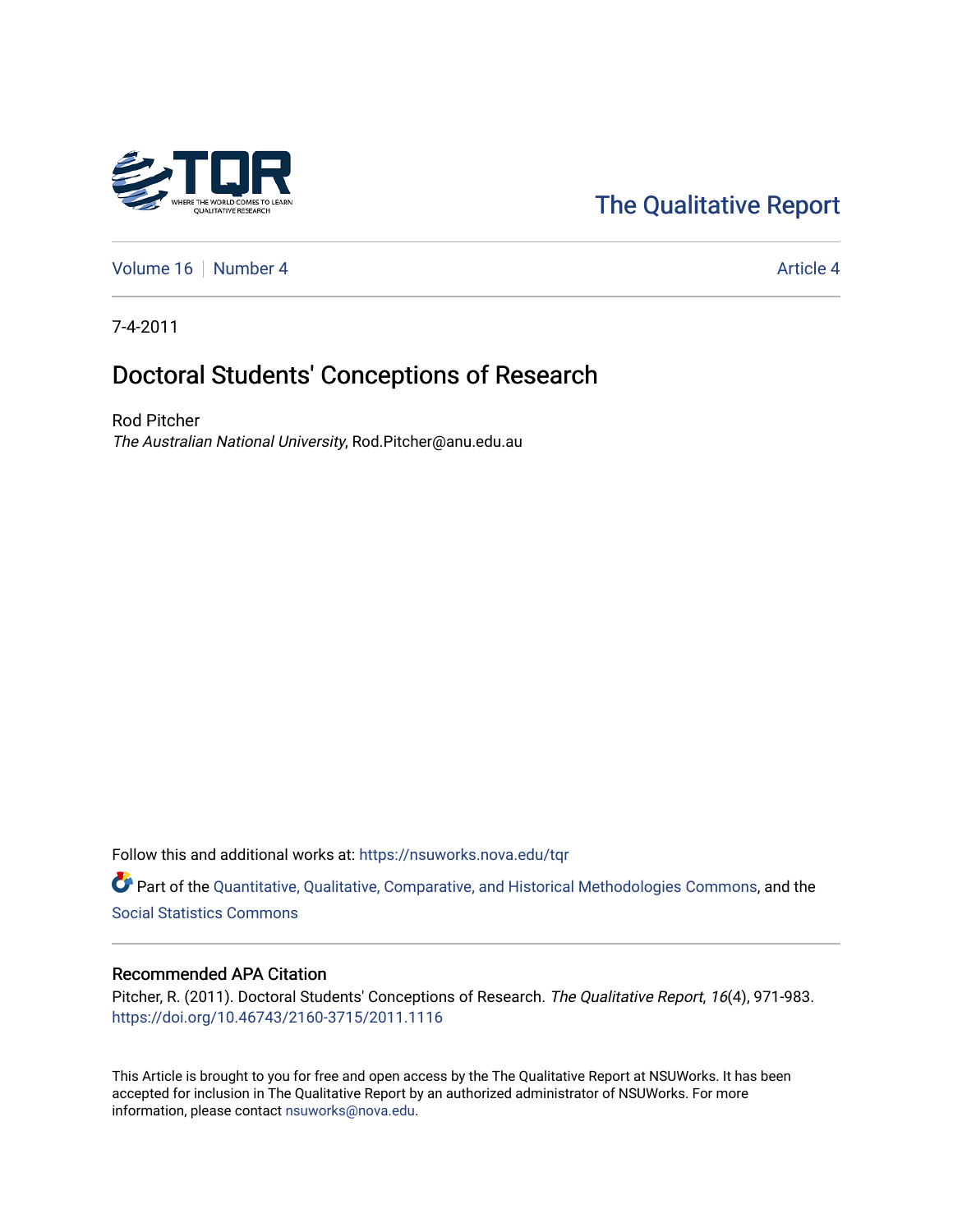

# Doctoral Students' Conceptions of Research

# Abstract

In this paper I report a study of the conceptions of research held by a sample of doctoral students at an Australian research-intensive university. I take a unique approach by using metaphor analysis to study the students' conceptions. The students in this study were recruited for an on-line survey in which they answered questions relating to their conceptions of research. I arrived at four categories that I have labelled research is explorative, research is constructive, research is spatial, and research is organic.

# Keywords

PhD Students, Conceptions, Metaphors, Metaphor Analysis

# Creative Commons License

# @000

This work is licensed under a [Creative Commons Attribution-Noncommercial-Share Alike 4.0 License](https://creativecommons.org/licenses/by-nc-sa/4.0/).

### Acknowledgements

I would like to thank Dr. Gerlese Åkerlind and Dr. Margaret Kiley of the Centre for Educational Development and Academic Methods (CEDAM) at the Australian National University (ANU) for their perceptive and constructive comments on early drafts of this paper.

I also thank Dr. Gerlese Åkerlind for discussing the analysis of my survey responses with me at various stages and making some useful and constructive suggestions. The responsibility for any errors that remain is mine alone and should not reflect on Dr. Åkerlind.

An early draft of this paper was read to a group of research students at The Graduate Lounge, University House, ANU. I thank the students for their comments and feedback on that occasion.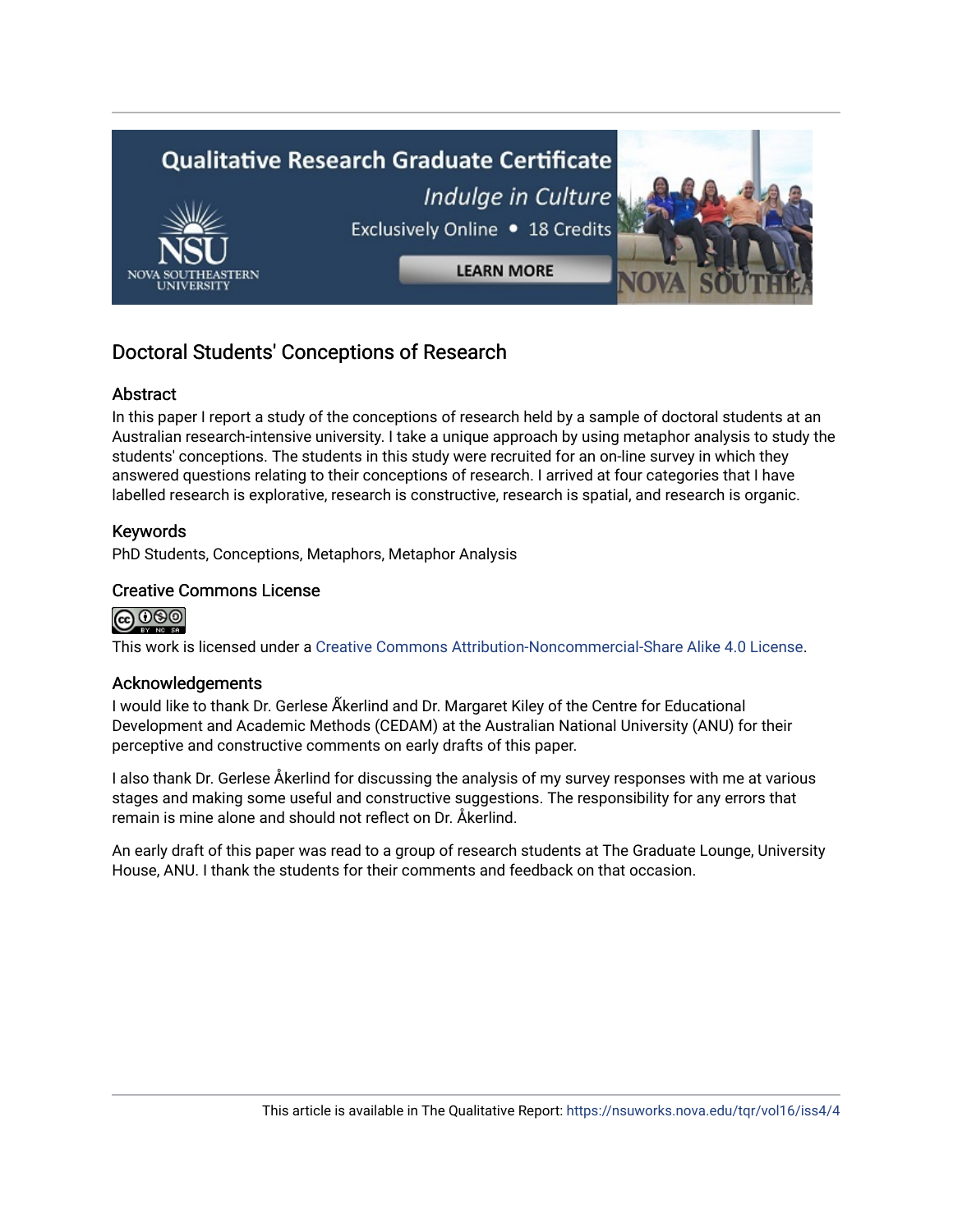# **Doctoral Students' Conceptions of Research**

# Rod Pitcher

The Australian National University, Canberra, Australia

*In this paper I report a study of the conceptions of research held by a sample of doctoral students at an Australian research-intensive university. I take a unique approach by using metaphor analysis to study the students' conceptions. The students in this study were recruited for an on-line survey in which they answered questions relating to their conceptions of research. I arrived at four categories that I have labelled research is explorative, research is constructive, research is spatial, and research is organic. Key Words: PhD Students, Conceptions, Metaphors, Metaphor Analysis* 

There has only been a limited number of studies about the conceptions of research amongst different groups of university people such as academics (Åkerlind, 2008; Brew, 2001), supervisors (Bills, 2004; Kiley & Mullins, 2005), postgraduate students (Meyer, Shanahan, & Laugksch, 2005, 2007) and postdoctoral researchers (Pitcher & Åkerlind, 2009). These studies used various methods such as phenomenography, participantobservation, focus group conversations, surveys, and questionnaires to explore the participants' conceptions of research. I argue that providing another perspective on students' conceptions of research can give the reader another view of an important area of research and broaden his or her understanding of the topic.

There has been no general agreement as to how conceptions of research should be named or described. All the studies that have been performed to date have produced different descriptions and categories of conceptions of research. In this paper I offer a set of descriptive labels that illustrate the participants' conceptions as well as telling us something about their approaches to research.

In this paper I propose these questions:

- 1. What are doctoral students' conceptions of research?
- 2. How are those conceptions revealed by the metaphors they use in describing their research?

It is my intention to add another perspective to the growing literature on conceptions of research, and add to the literature on doctoral students' conceptions of research. It is important that doctoral students' conceptions of research be understood, particularly by those who supervise the students. A mis-match between the supervisor's and the student's conceptions of research may lead to problems with the supervisor/student relationship and thus to the student having problems with his or her research and/or not completing the PhD (Bills, 2004; Lee, 2008). If the supervisors are aware of their students' conceptions of research then steps can be taken to reduce the risk of complications arising from a mis-match. Therefore, my results should be of interest to both supervisors and students and may help to raise the level of understanding between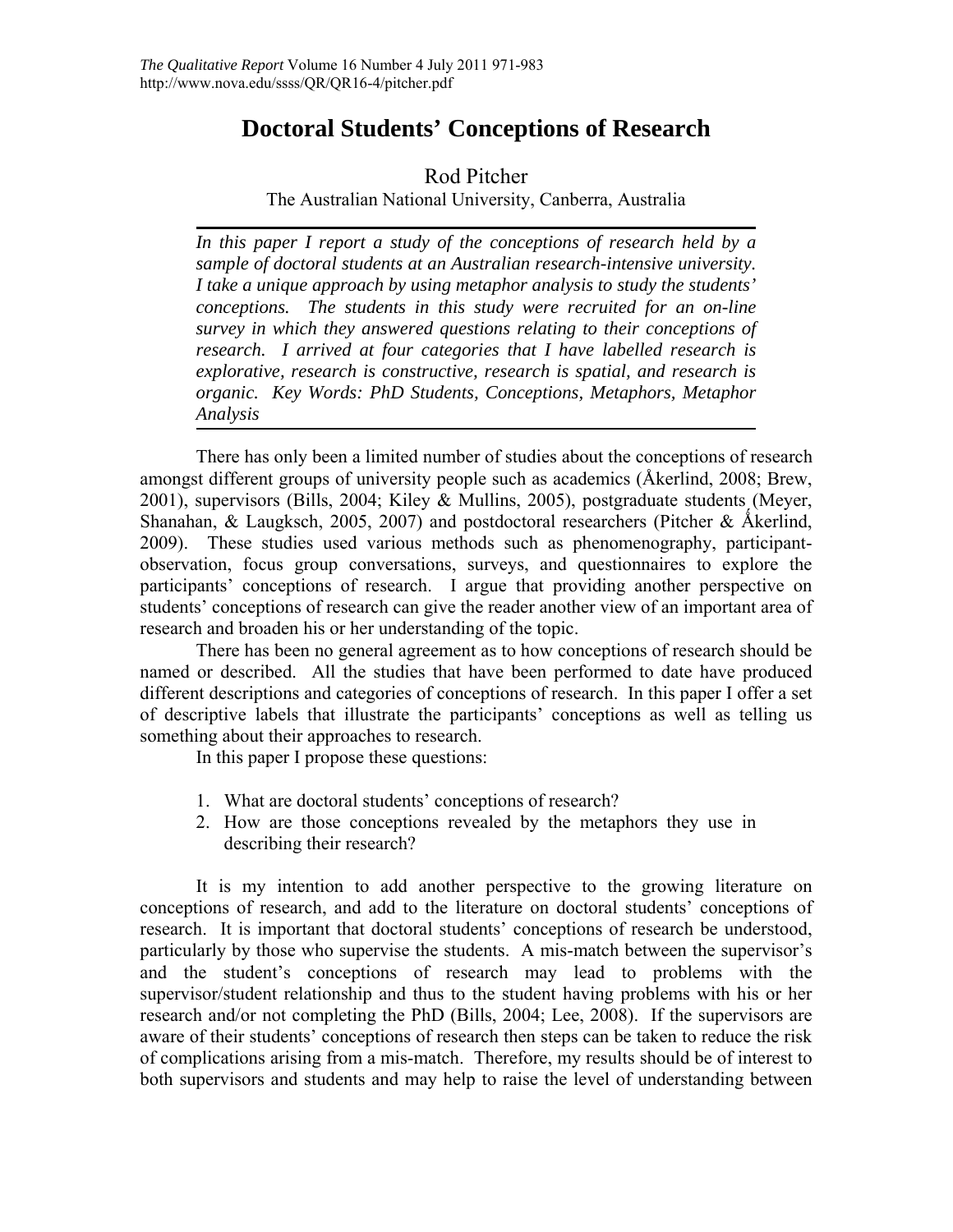supervisors and students. If that understanding can be increased, then the possible problems for the relationship and the student might be avoided.

The research reported in this paper was conducted under the rules of the Ethics Committee of the Australian National University, Australia. Ethical clearance was sought and approval was granted before the research was undertaken.

#### **Review of the Literature**

#### **Students' Conceptions of Research**

The literature on postgraduate students' conceptions of research is limited. As far as I have been able to ascertain there have been only two studies, by the same researchers, that specifically examined postgraduate students' conceptions of research. In their study, Meyer et al., (2005) aimed to produce an empirical model from the results of their analysis of the material gathered from 154 Australian and South African postgraduate students about their conceptions of research. The authors state that their aim was to find variations in how research is done and conceptualised to find out how postgraduate students' learning can be related to their research outcomes. The authors suggest that the outcomes of students' research were influenced by the ways in which students think, which in turn was likely to be dependent upon a number of factors internal and external to the student, such as motivation and knowledge of the subject acquired before the research begins. The students were likely to perceive their research in ways influenced by these factors, so they must be taken into account when analysing the data (Meyer et al., 2005).

In the questions provided by Meyer and his group, the postgraduate students were asked to describe, from their own point of view, how they would explain research to a stranger, how research is seen in their discipline, why research is done, what successful researchers actually do, and what constitutes good research (Meyer et al., 2005). The students' answers to these questions provided the data which the authors then qualitatively analysed.

On the basis of the initial qualitative analysis the authors formulated eight categories relating to conceptions of research (Meyer et al., 2005): (a) research as information gathering, the emphasis being on collecting as much information as possible to solve a problem; (b) research is about discovering the truth searching for and establishing the truth or validity of a topic through research is important; (c) research is about insightful exploration and discovery and is a way for researchers to seek new insights into existing knowledge; (d) research is about analytical and systematic enquiry, the process of research is systematic and directed at a particular purpose; (e) research is about incompleteness; research is seen as never ending in that there is always something new to be determined from new or old data and facts; (f) research as the re-examination of existing knowledge, research into old topics is useful in that it can produce new insights or conclusions or be a check for the validity of old ones; (g) research is problem based (e.g., the process of research is to identify problems, study the problems and solve them); and (h) misconceptions about research (Meyer et al.)

 In discussing the results of their study of postgraduate students' conceptions of research, Meyer and his co-authors note that "it is clear that the sample that they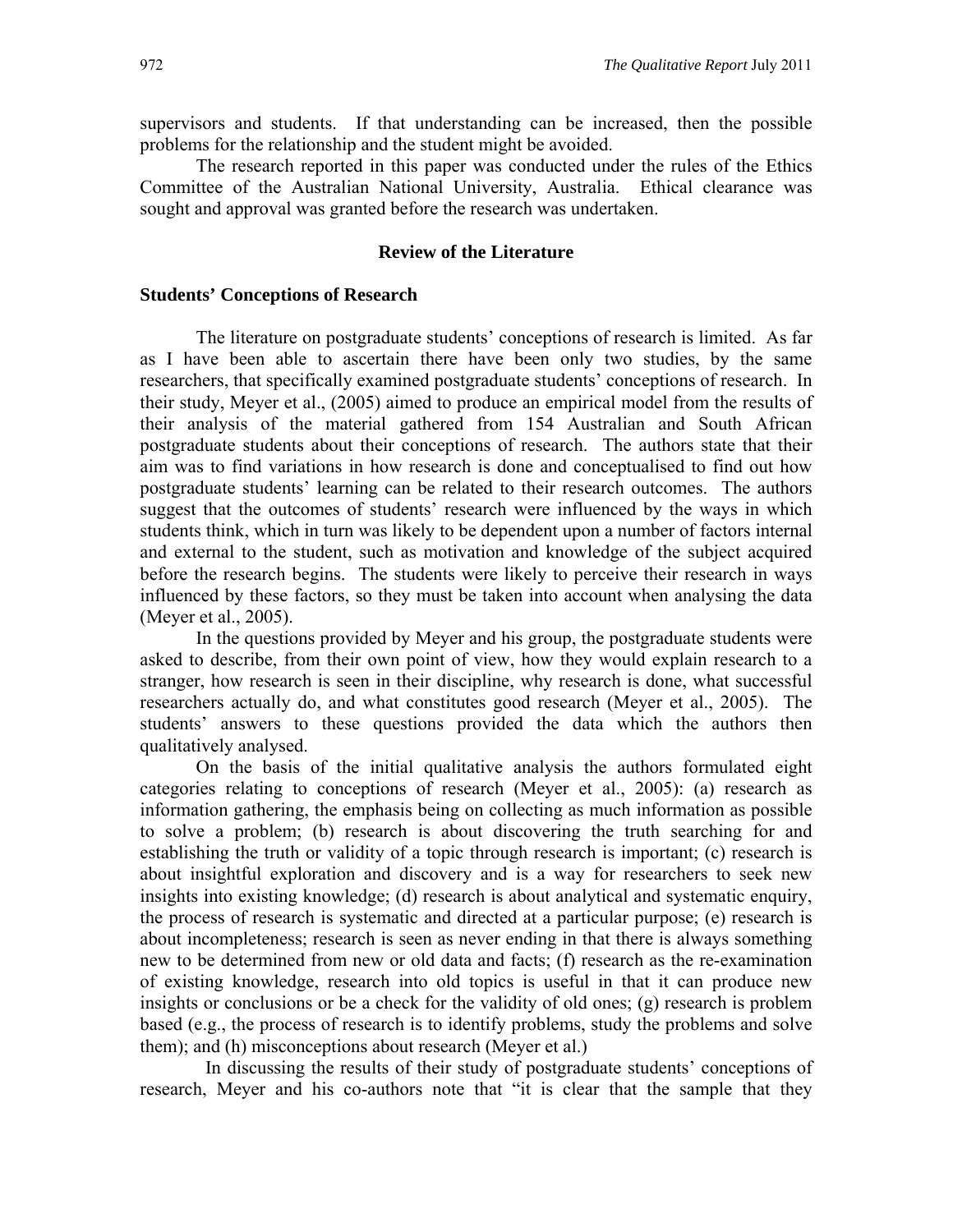substantively constitute does not exhibit a uniform approach to conceptualizing research or the research process" (Meyer et al., 2005, p. 236). This finding was understandable since the students bring their own cultural backgrounds and previous knowledge to their research and they will thus show the variations in personality and outlook that make them individuals.

 The authors set out to test whether the findings presented in the first study could be empirically verified by examining a new group of postgraduate students and experienced and inexperienced researchers. The second episode of research was based on that new set of collected data and continued their investigation of students' conceptions of research as described in their first article (Meyer et al., 2005). The second investigation used quantitative methods rather than the mixed quantitative and qualitative methods of the first study. The new investigation was found to confirm the previous findings. The authors add that the categories found by the new investigation were "conceptually virtually identical" to the ones reported in the previous article (Meyer et al., 2007, p. 429).

The two articles discussed above by Meyer, Shanahan, and Laugksch (2005, 2007) appear to be the only ones that investigate postgraduate students' conception of research, although there is some literature on other types of students' conceptions of research. As they point out, they were unable to find any literature on postgraduate students' conceptions of research prior to writing their articles. They state that "no such acknowledged literature . . . appears to exist" (Meyer et al., 2005, p. 229), and they add that they "are not aware of any other empirical studies on this topic" (Meyer et al., 2005, p. 230).

# **Metaphor Analysis**

Although there is not a great deal of literature specifically on students' conceptions, there is literature on the use of metaphors to investigate various types of conceptions (for more discussion on this point see Andriessen & Gubbins, 2009; Martin & Lueckenhausen, 2005; Moser, 2000; Schmitt, 2005; Steger, 2007). Many of these writers make the point that metaphors are often unconsciously generated. It is for that reason that metaphors are a useful way of investigating people's conceptions. Since the metaphors are often unconsciously generated they will reflect the person's underlying feelings and understanding, which they may be unable or unwilling to express consciously.

As the name implies, metaphor analysis is a systematic method of analysing the metaphors that people use to express themselves. It is a means of gaining understanding of a person's often unconscious motives and reasons for doing something or of their conception of the process involved in doing it. It can reveal the thoughts behind the action. Martin and Lueckenhausen (2005) add that metaphor analysis as a method can be used by the researcher to focus on what individuals say and think about what is happening to them.

The text to be analysed by metaphor analysis may be a body of literature, the response to an interview, or other written material. Written material is used so that it may be conveniently examined a number of times to ensure that all the metaphors are found. Indeed, the search for, and finding of, all the dominant metaphors is of the utmost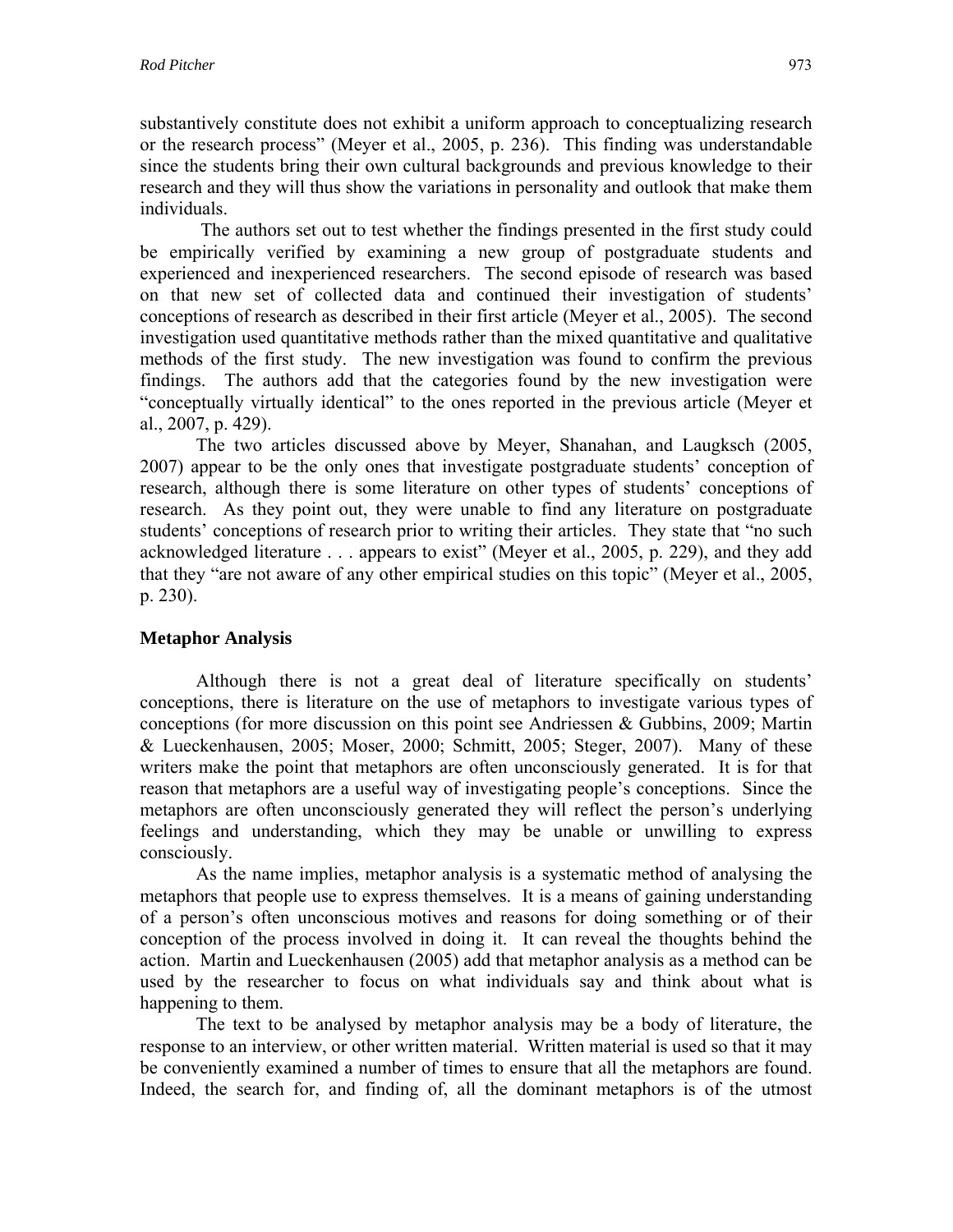importance for the following analysis. The material has to be examined closely then examined again and again to ensure that all the metaphors are found. This step is particularly important as some of the metaphors might be obscure and might be missed on the first, or even second, reading.

*Metaphors We Live By*, as written by George Lakoff and Mark Johnson in 1980, is the seminal work on metaphor analysis. Although the authors do not provide a method of analysis, they do show how metaphors can be grouped into metaphorical concepts which are important for any method of analysis of metaphorical terms.

The metaphorical concept is an important feature of the work. It relates the target and source domains of the metaphor in the statement, *target domain is source domain.* Thus, if a person uses the metaphor of a journey to describe his or her research then the concept might be "research is a journey." In this example, "research" is the target domain and "journey" is the source domain since "research" is the subject of investigation and "journey" is the domain to which it is linked by the metaphor. Part of the metaphor analysis process involves forming metaphors into concepts, which illustrate the relationship between the target domain and the source domain (Lakoff & Johnson, 1980).

The metaphors found do not occur by chance, says Schmitt (2005), but are parts of a limited number of concepts that have the target and source areas in common. The metaphors, when found, should be grouped into their metaphorical concepts. "The formulation of metaphorical concepts requires a creative, synthesizing approach," notes Schmitt (p. 372).

In discussing the validity of metaphor analysis and the means of obtaining it, Schmitt (2005) suggests that in using metaphor analysis researchers must provide the possibility of testing their accuracy and credibility. The ways in which the work is to be validated should not be merely applied to the actual analysis but should be applied throughout the whole investigation including the data collection and reporting of results. It is important, he says, that the whole process should be documented. To satisfy this requirement I provide a full explanation of the approach taken in this study.

Moser (2000) presents a number of arguments why metaphor analysis should be considered an important research method and why it can provide useful interpretations of a person's thoughts and attitudes. She argues that metaphor analysis offers "a multifaceted research perspective" (p. 4). Metaphor analysis can become either a quantitative or qualitative method by associating metaphors with topics, Moser argues. However, she states that it is qualitative metaphor analysis that is the most important since it brings out the full potential of the method. A person's actions and thoughts may be characterised by the metaphors he/she uses in describing them. The use of qualitative analysis allows those metaphors to be placed in their correct context and related to the topics with which the person associates them (Moser).

Martin and Lueckenhausen (2005) say that metaphor analysis is able to show how the individual feels about something. Further, they go on to say that the individual does not use only a single metaphor but uses a number of different ones to express different ideas and feelings, that "[t]here is a *range* of cross-mapping between abstract thought and concrete objects" (Martin & Lueckenhausen, p. 392, emphasis added). Thus the proper and complete analysis of the material necessitates that the researcher be open to the thoughts and feelings of the speaker or writer (Martin & Lueckenhausen).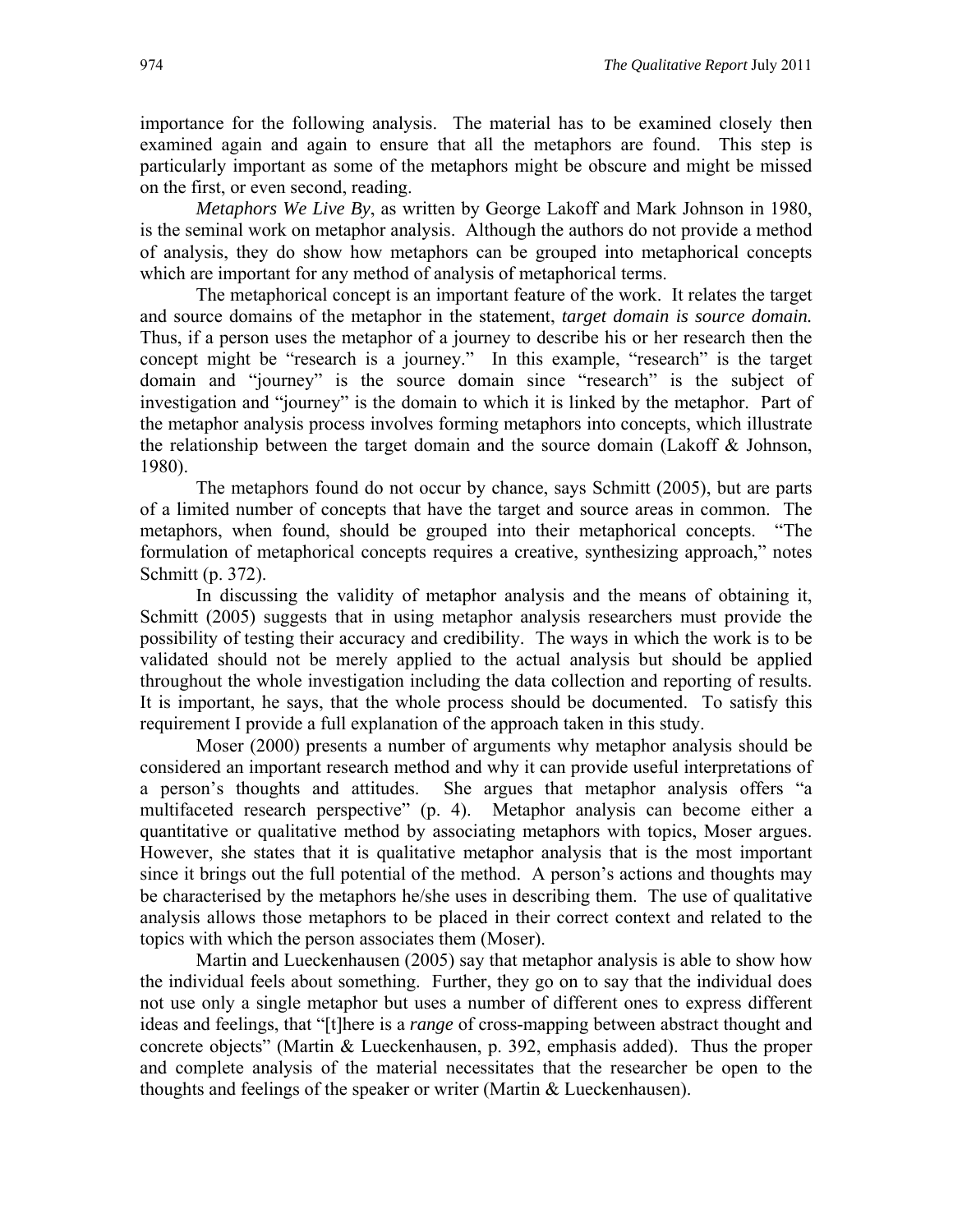From the above discussion, metaphor analysis can be seen as a useful tool with which to investigate the motivations and attitudes of people. The metaphors that people use to express themselves are largely unconscious and indicate a great deal about the person's hidden thoughts and emotions. Thus metaphor analysis is a useful way to investigate the conceptions of research held by doctoral students.

#### **Methodology**

### **Validation and Credibility**

Schmitt (2005) stresses the need for metaphor analysis to be validated and credible. The way to achieve those requirements, he says, is by fully documenting the steps taken. It is important that all the steps be documented so that others are able to follow, and can comment on, the procedure used. At various stages in the analysis I shared the results with a colleague. These discussions occurred whenever any new decision was made and at least three times during the work on the data. Through these discussions with my colleague, I gained an alternate view and help in providing validation of the results. These discussions allowed the results to be checked and any errors in either results or procedure found before they affected the final outcome.

# **Data Collection**

The participants in this study were doctoral students at a research-intensive Australian university. An email message was sent to all doctoral students in the university inviting them to take part in an on-line survey.

I developed the survey using APOLLO (2008), the university's on-line polling system. It was trialled on a group of postdoctoral researchers before being offered to the PhD students. The survey approach was taken to avoid any possible influence that the presence of the interviewer might have on the respondents. By supplying the PhD students with questions in the form of an on-line survey, all were presented with the same questions in the same manner. Thus any influence due to inflection or embellishment of the questions by a live interviewer was avoided.

I asked the students to imagine that they had received an email from a friend interstate who was just completing a coursework Master's degree in the same discipline in which they were doing their PhD study. The friend says that she has been invited to do a PhD but was not sure whether she will or not. She says, "I'm not really sure I want to be a researcher, or what doctoral research is all about." She then asks a number of questions to which the student was asked to respond by writing his or her answers. The questions asked were "What is doctoral research all about? What do you actually do in your doctorate? Why do you do those things? What's the point of the research you do?"

All the doctoral students in the university received the invitation to participate via the Graduate Convener in their area: The number who actually received the survey is unknown since there was no feedback from the Graduate Conveners. The students gained access to the survey by clicking on a link in the email message. Fifty-nine students responded positively by taking the survey.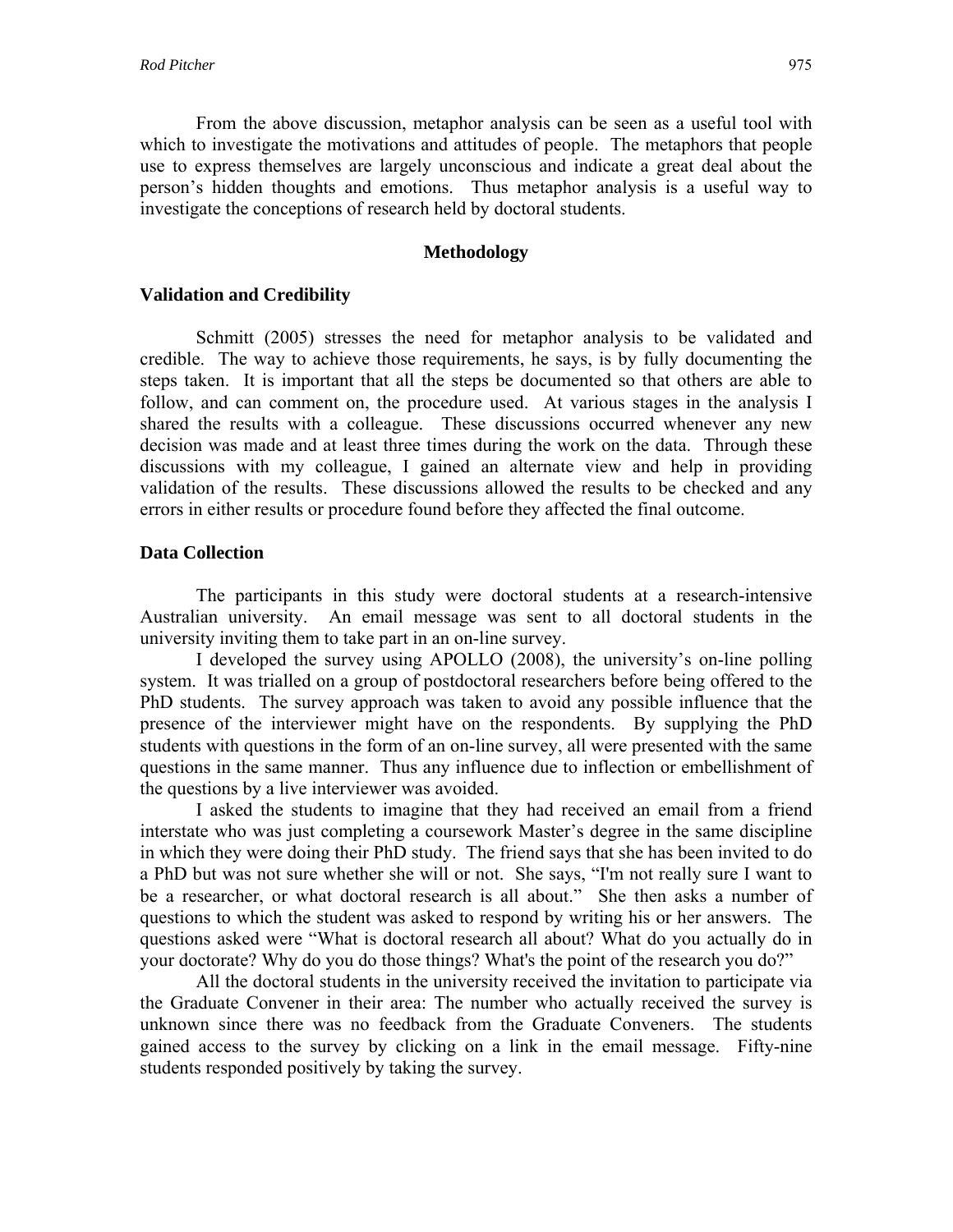I conducted the on-line survey in early 2009 at an Australian research-intensive university. The participants came from across the campus and represented a broad variety of disciplines and areas of study, ranging from philosophy, demography, and law to mathematics, ecology, and anthropology. Of the participants 34 were female and 25 male, 46 were domestic students and the remaining 13 were international students. Their full-time equivalent years of candidature ranged from one to more than five.

#### **Data Analysis**

In order to analyse the data, the students' responses to the survey were printed and the responses used for the metaphor analysis that followed.

I began by reading each response through thoroughly to familiarise myself with the contents. As I read each one I marked the metaphors that I found. A day was left before reading them again, and then the process was repeated a third time. A day was left between reading to allow a fresh look at the students' writings. Three readings were necessary to ensure that any metaphors missed on the first or second readings were found. As well, I took care that only metaphors referring to the topic being investigated were marked; because some related to other matters I ignored them.

As I read each response I considered every word and phrase to decide whether or not it was a metaphor. I had to decide if each phrase was used literally or metaphorically in deciding whether a word was used metaphorically or literally, I used a dictionary to provide the literal meaning. Words used literally are not metaphors. Each phrase or word had to be considered in the context of the remainder of the response. At this point the results were discussed with a colleague to make sure that all the metaphors had been found.

After the three readings of the response each was taken and the metaphors found in it written on a sheet of paper. Related metaphors were then linked together and thus all the metaphors in the response were mapped onto each other and were grouped into metaphorical concepts. Andriessen and Gubbins (2009) point out that the greatest number of related words or phrases indicates the metaphorical representation that was most important to the person, thus the concept which was represented by the most words or phrases was named the *dominant concept*. When the respondent used a number of metaphors relating to more than one conception, the conception that was illustrated with the largest number of metaphors was considered to be the dominant one, in line with Andriessen and Gubbins' statement. Again, at this point I checked the results by discussing them with a colleague. Following the analysis of the metaphors within each response the dominant metaphorical concepts from all the responses were grouped together into categories. I gave these categories the same names as the dominant metaphorical concepts they contained. For instance, responses that had the majority of metaphors relating to an area, such as "field" were placed in the category of "research is spatial". A further example is given below. Each category can be seen as representing the conceptions of research that appear in the responses placed in that category. I found that every response could be allocated to a category so it was not necessary to devise any new ones. I again discussed the categories with a colleague.

The metaphors I found in one category of response and the dominant metaphorical concept derived from them is shown in the following example taken from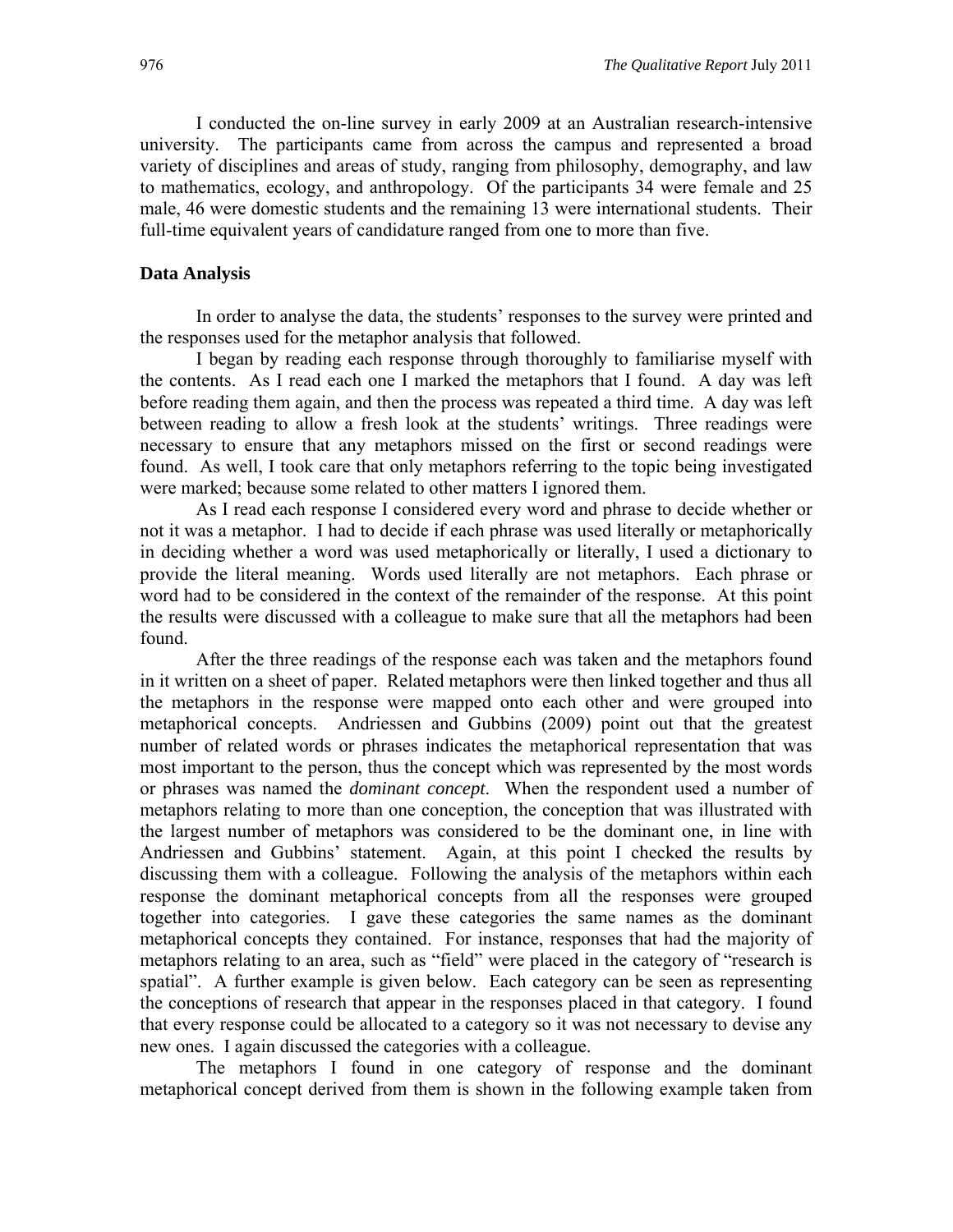one response. This participant referred to the "field" three times. The "wrong direction" was referred to and also a "dead end." As well there were references to "the first steps," a "hurdle," and did not know "where it would end up." It can be seen that all these metaphors refer to what might be features of traversing a landscape of exploration and discovery, so that the dominant metaphorical concept was *research is spatial*.

Of course, these concepts were not decided on the basis of one response alone. Across the responses, related metaphors emerged regularly.I tried to identify every metaphor within every response by each of the students. Then I took the metaphors out of their context and looked for similarities in the metaphors used across responses. I found four categories or groupings of related metaphors. Then I had to decide what conception of research that group of metaphors was reflecting and give that metaphorical concept a label. Lastly, I returned to the individual responses and counted the number of metaphors used from each category to determine which metaphorical concept was dominant for each response.

I thus identified the dominant metaphorical concept from the fact that more metaphors were found belonging to that concept than any other concept in the response (Andriessen & Gubbins, 2009). As a final check on the results I again discussed them with a colleague, and some changes were instigated which improved the quality of the analysis.

I allocated all responses to a dominant metaphorical concept. There were none that I could not so allocate. As well as the dominant metaphorical concept expressed in the response, there were, in many but not all cases, minor metaphorical concepts that related to categories other than the one in which the response has been placed. Those minor metaphorical concepts were less represented by metaphors than the dominant concept, which determined the category into which the response was placed. The minor metaphorical concepts fell within the same categories as the dominant concepts so it was not necessary to formulate any new categories to represent them.

There were some times, but not all, that I found other minor metaphorical concepts in the response. The dominant metaphorical concept was always represented by more members than any minor metaphorical concept. The difference in the number of members between the dominant and the minor metaphorical concepts ranged from marginal to total. Some, but not all, responses contained a minor metaphorical concept as well as the dominant one.

Although there was some overlap between dominant and minor conceptions I did not feel the need to form subcategories for those overlaps. The overlaps were minor and only appeared in some responses. The overlaps only show that the respondents' conceptions had some minor variations. In no case was the minor concept significant to any great extent. I here discuss the overlap only for completeness and to show that it existed. It did not influence the decisions regarding the dominant conceptions.

Martin and Lueckenhausen (2005) stress the importance of sharing the findings with other people as a check on the validity and reliability of the findings in metaphor analysis. This point is also made by others in the field such as Steger (2007) and Schmitt (2005). Martin and Lueckenhausen make the point that "the insight and evidence has to be communicated, evidence has to be collected and others beyond the immediate research group have to be convinced" (Martin & Lueckenhausen, p. 394). Thus it is suggested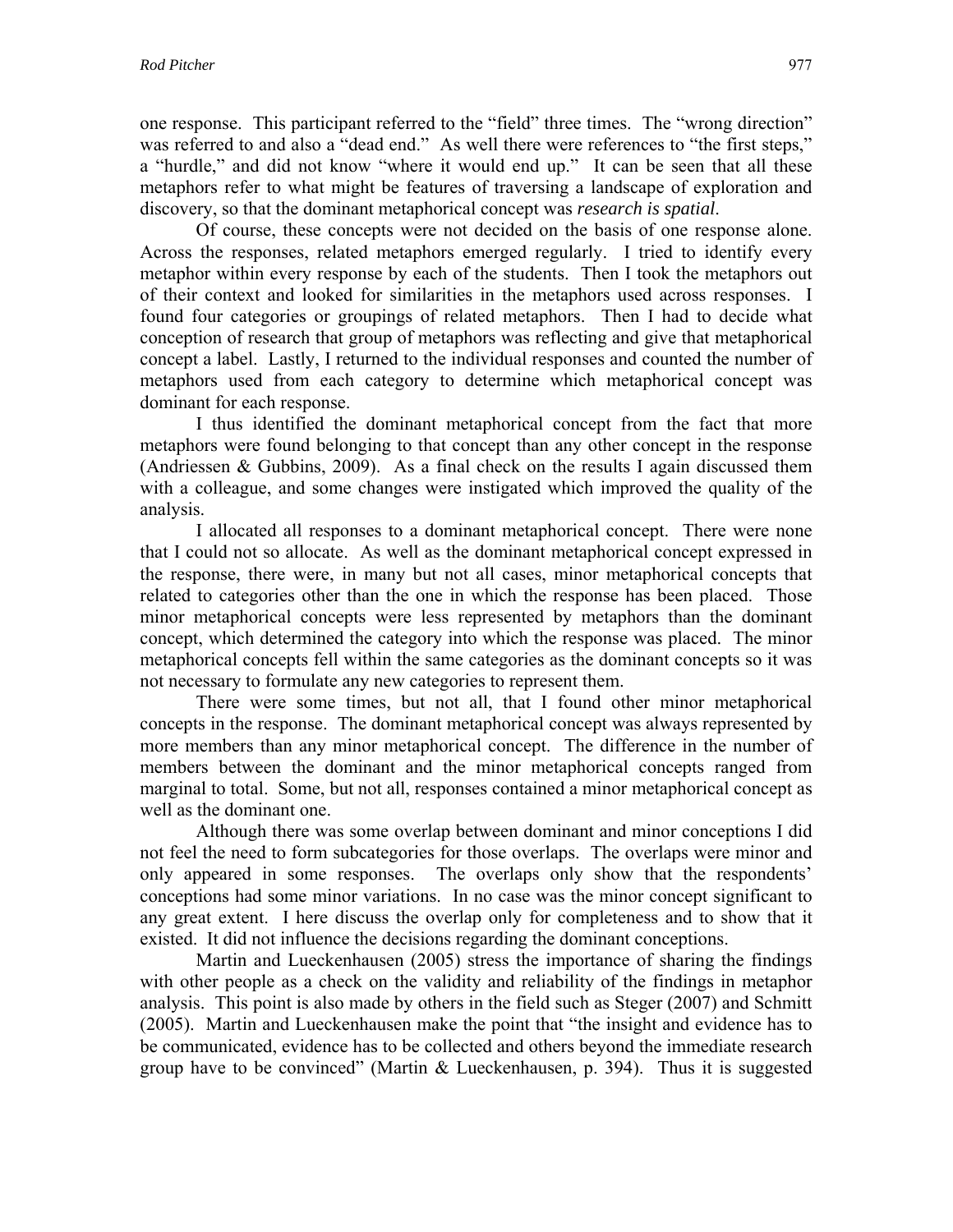that sharing and discussing the process with colleagues is necessary as a check on the reliability and validity of the results derived from the material being analysed.

#### **Results**

My analysis produced four dominant metaphorical concepts: *research is explorative, research is constructive, research is spatial,* and *research is organic*. The names I have given to the concepts reflect the participants' conceptions of research as shown by the metaphors they used in their survey responses.

The categories can be taken as representative of the doctoral students' conceptions of research found in the responses. I describe the categories below with examples of the concepts and metaphors taken from responses that fall within the categories.

In the explanations of the categories below, I describe responses in that category and use them as examples. I use them to show the manner in which the dominant metaphorical concept and categories were arrived determined. The examples described can be taken as examples of all the responses placed in the category. The examples of the metaphors given are typical of the responses in the category. The same metaphors appeared repeatedly in the responses in a particular category. Thus they can be taken as representative of the responses.

In my study responses placed in the category of *research is explorative* form by far the largest grouping. The categories of *research is constructive* and *research is organic* contained much fewer responses. Why there should be such a disparity in the number of responses belonging to the respective categories was not apparent to me from studying the responses nor from considering the demographic data.

#### **Research is Explorative**

Responses in this category typically contained metaphors relating to a journey of discovery and exploration. They sometimes described research as "going off in another direction" or to the need to "pursue one's interests." The feeling was that the participant saw research as heading off into the unknown in search of the treasure of knowledge.

One of the responses in this category referred to research being "on track" or maybe "going too far down the wrong track." There's "no end to it," and "it's easy to drown." Another response referred to the work for gaining the PhD as "uncharted waters" thus using that metaphor to indicate the search into new areas or research. References to "explore", "exploration" and "discovery" were common in this category and appeared in many of the responses. It can be seen that all the metaphors in these responses referred to research being a journey of discovery and exploration of the unknown. Therefore the dominant metaphorical concept was *research is explorative* and the responses were placed in that category.

#### **Research is Spatial**

Responses in this category typically referred to research covering an area of interest. For instance they might refer to "areas" of knowledge or the "field" of interest.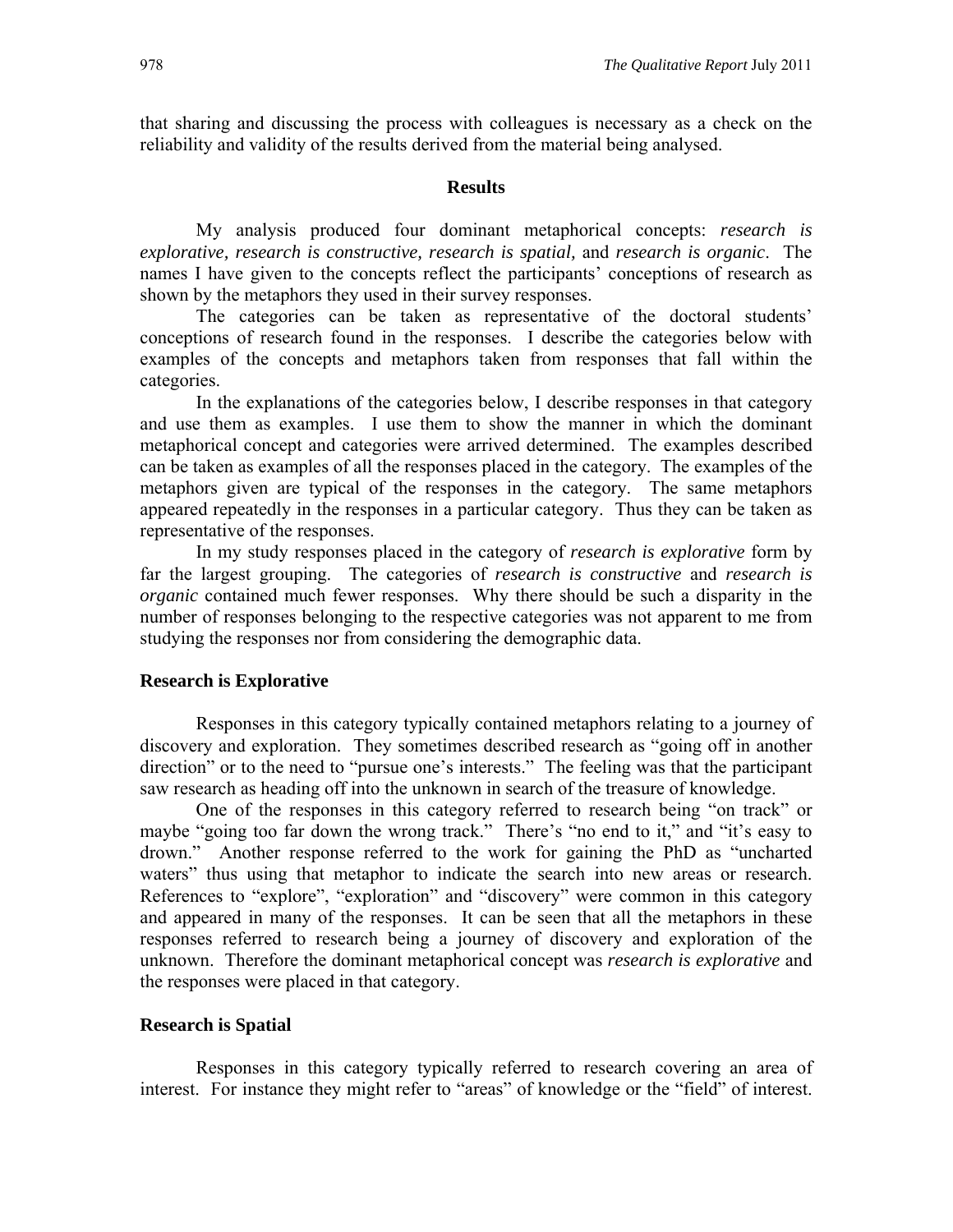There was a feeling that the participants wanted to spread out and cover an area of interest in their research, looking for results that would answer a question and provide the reward of greater knowledge.

One response in this category spoke of "the field" of research twice, and "regions of thought." The "regions" were seen as "still virgin." The metaphors related to research as an area of study with aspects of space being important. This response was therefore placed in the *research is spatial* category. Another response in this category referred to "the path" twice and the "road" to discovery. I thus placed this response also into the category of *research is spatial* since the metaphors give a feeling of openness and space.

### **Research is Constructive**

The single response in this category referred to research as adding to the edifice of knowledge. There is a mention of "adding another brick to the wall" and "building" knowledge. "Filling the gaps" was also another metaphor in this response. There was a feeling that the person wanted to help build and improve knowledge by adding to what was already known.

The response referred to "constructing a research question" and "constructing a research methodology." Thus it was apparent that this response had the dominant metaphorical concept of building the products of research and so was placed in the category of *research is constructive*. The response also referred to the need to "narrow your scope." This forms a minor metaphorical concept where research is explorative and thus this response can be seen to overlap the category of *research is explorative* slightly. That is, it slightly overlapped a category other than the one containing its dominant metaphorical concept. Since I found only one response in this category no further examples of the metaphors used in other responses can be given.

### **Research is Organic**

The responses here used metaphors relating to life and living things. Responses in this category might refer to the "body" of knowledge and the need "to go with the flow" to "produce" knowledge. The metaphors gave the feeling of research being alive and organic for the researcher.

One of the responses in this category said that ideas "might well feed off each other" to "produce knowledge." These metaphors were placed in the dominant metaphorical concept of *research is organic*. The response also referred to the "field" of research, forming the minor metaphorical concept of *research is spatial*. Thus this response overlapped a category other than the major one that contained its dominant metaphorical concept.

Another response that was placed in the *research is organic* category referred to "the long run" of research and the need to "go with the flow." For those reasons I placed it in the category of *research is organic*. This response also had the very minor category of *research is spatial* as it once referred to the "field" of research.

A further response contained a reference to the "research issue" and the way in which it contributed to the "body of knowledge". Again, there is a feeling of the research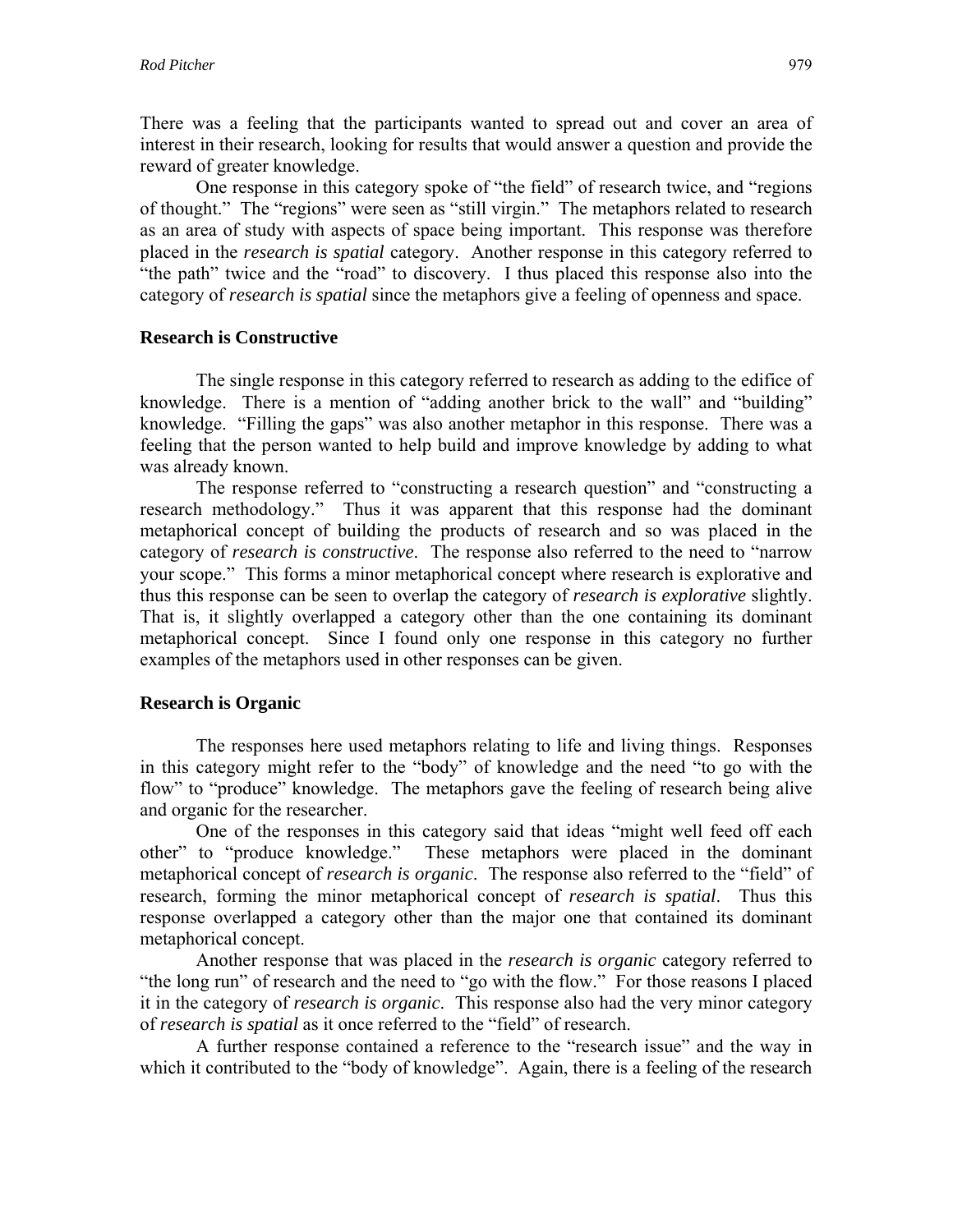being alive for the researcher. Thus this response was also placed in the category of *research is organic*.

The minor category of *research is spatial* appeared to be fairly common for responses in the category of *research is organic*. It can be seen that two of the responses used as examples above had it as a minor metaphorical concept.

#### **Discussion**

The reader will note from the above descriptions of the formation of the categories that some responses overlap categories other than the one to which they were allocated. However, not all do so. Some had only metaphors that related to their dominant metaphorical concept and others had minor metaphorical concepts. Why this difference should occur was not immediately apparent from the analysis. Perhaps some participants did not need to use minor concepts to express their conceptions of research. It can be surmised that some participants had a broader conception of research and so needed a wider variety of concepts to express them, or that they had different conceptions of research in different situations. Again the difference was not apparent from the responses.

It was apparent that there were no differences in the dominant metaphorical concepts that related to the students' area of research. I found that the dominant metaphorical concept was not discipline-specific even though there were a wide variety of disciplines represented from biology, physics, and earth sciences to law, linguistics, and anthropology. It would follow that the conceptions of research were also not discipline-specific. Also there was no apparent association between dominant concept and demographic factors such as gender, period of candidature, or cultural origin.

The four categories that emerged in this study, *research is explorative*, *research is spatial*, *research is constructive*, and *research is organic*, tell us something about the students' understanding of what research entails. The responses in each category describe research differently and indicate different conceptions of it. The responses show research as exploration and discovery, as a field of interest and discovery, as a contribution to the erection of an edifice of knowledge and as the development and growth of an organic entity, respectively.

There were some similarities between the results of this study and those of Meyer et al. (2005) described above. The categories found in this study do not correspond exactly with those of Meyer et al. but, rather, overlap the categories of that study to some extent. My category of *research is explorative* relates to Meyer's et al.'s "research is information gathering," "research is about discovering the truth," and "research is about insightful exploration and discovery." The category from this study named *research is constructive* corresponds to Meyer et al.'s "research is about incompleteness" and "research as the re-examination of existing knowledge." My category of *research is organic* has similar characteristics to those in the category that Meyer et al. name "research is information gathering." My *research is spatial* category was similar to Meyer's et al.'s "research is information gathering" and "research is incompleteness" categories. It can be seen that the categories found in this study cannot be mapped in a one-to-one relationship with those of Meyer et al.; there was some overlap but some categories from Meyer et al. do not appear in the results of this study. It is suggested that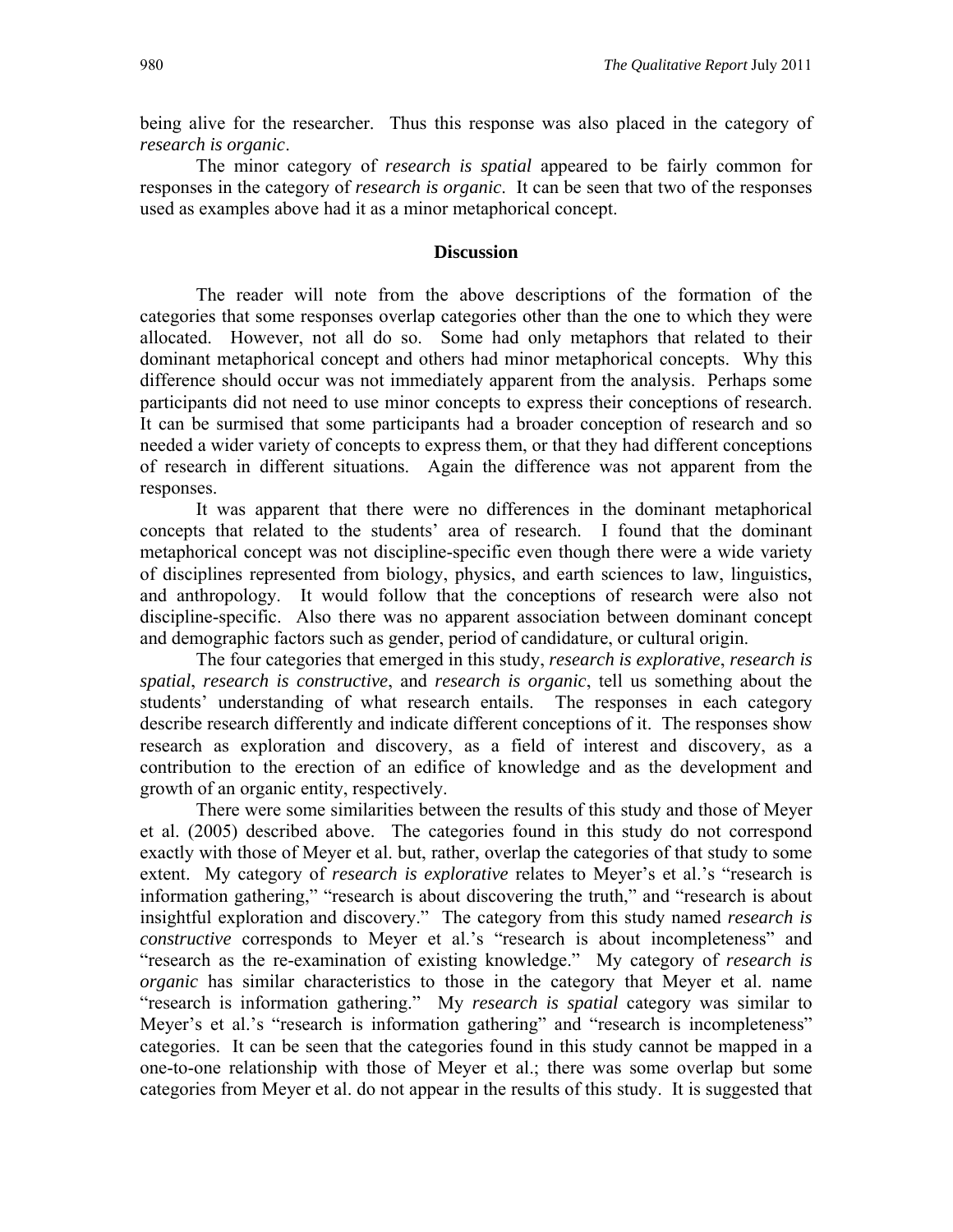the differences in results reflect different methods and different questions asked in Meyer's et al.'s study and this one.

Since the same categories were found in this study as those described in a previous paper, which reported a study of the conceptions of research held by postdoctoral researchers (Pitcher & Åkerlind, 2009) it was useful to examine the relationship between the results described in the two studies. The categories of *research is explorative*, *research is spatial,* and *research is constructive* were of a similar size in the two studies. This suggests that the occurrences of those conceptions of research have approximately the same proportions amongst post-doctoral researchers and doctoral students. A difference that may be significant, though, was the proportion of responses placed in the category of *research is organic*. In that category there was a large difference in favour of the doctoral students. This suggests that doctoral students were much more likely than post-doctoral researchers to see research as a living, growing entity. The major difference between the groups was that the post-doctoral researchers had completed their PhDs, in some cases many years prior to the interviews, and the doctoral students were still studying for that degree. Why this difference should be so important, if it is the cause of the difference, is not apparent from the data gathered.

#### **Conclusions**

My aim in this study was to devise a set of categories that reflect doctoral students' conceptions of research. I achieved that aim by analysing the responses to an on-line survey completed by a group of doctoral students in a research-intensive Australian university. In reporting the study I have added to the literature on students' conceptions of research and, in particular, the conceptions of research held by doctoral students.

In this study I have shown that doctoral students' conceptions of research can be placed into categories that indicate something about the participants. The categories were named for the dominant metaphorical concept that appeared in the survey responses of the participants who fell into the particular category. The participants' conceptions of research were indicated by the dominant metaphorical concepts. There does not appear to be any relationship between the students' conceptions of research and other factors such as gender, year of candidature, or discipline. The results I have discussed in this paper were found during an early stage of analysis. My work will be on-going for some years yet so the possibility of revision is always present. However, my results did offer some useful insights and ideas at the time of analysis which have proved important in furthering the work; that further work has shown that these early results were worthwhile, offered some useful insights and, hence, are worthy of disseminating.

 I suggest that an understanding of conceptions of research is important for those who supervise others since mis-matches in conceptions can cause problem in communications (Bills, 2004; Lee, 2008). If supervisors understand their students' conceptions then they can allow for any differences between the student's conceptions and their own. Avoiding problems due to mis-matches in conception can help reduce the problems that the students encounter and thus help them to do better research and complete their doctorates.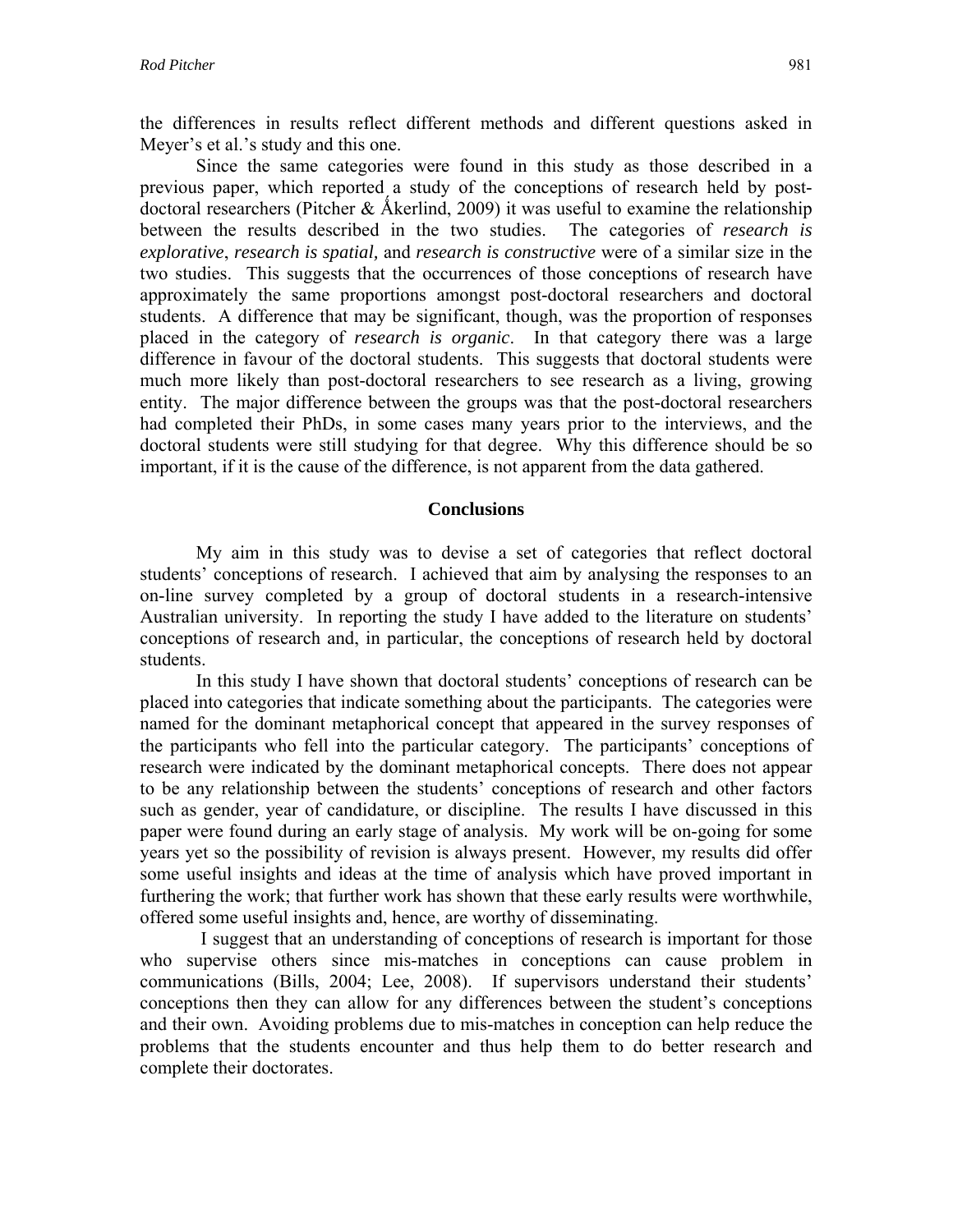#### **References**

- Åkerlind, G. S. (2008). An academic perspective on research and being a researcher: An integration of the literature. *Studies in Higher Education, 33*(1), 17-31.
- Andriessen, D., & Gubbins, C. (2009). Metaphor analysis as an approach for exploring theoretical concepts: The case of social capital. *Organization Studies*, *30*, 845- 863. doi:10.1177/0170840609334952
- APOLLO (3.3) (2008). [ANU Polling On-Line] Canberra, Australia: The Australian National University. Retrieved from https://apollo.anu.edu.au/ApolloUserGuide.pdf
- Bills, D. (2004). Supervisors' conceptions of research and the implications for supervisor development. *International Journal for Academic Development, 9*, 85-97. doi:10.1080/1360144042000296099
- Brew, A. (2001). Conceptions of research: A phenomenographic study. *Studies in Higher Education, 26*(3), 271-285.
- Kiley, M., & Mullins, G. (2005). Supervisors' conceptions of research: What are they? *Scandinavian Journal of Educational Research, 49*, 245-262. doi:10.1080/00313830500109550
- Lakoff, G., & Johnson, M. (1980). *Metaphors we live by*. Chicago, IL: The Chicago University Press.
- Lee, A. (2008). How are doctoral students supervised? Concepts of doctoral research supervision. *Studies in Higher Education, 33*(3), 267-281.
- Martin, E., & Lueckenhausen, G. (2005). How university changes teachers: Affective as well as cognitive challenges. *Higher Education*, *40*, 389-412.
- Meyer, J. H. F., Shanahan, M. P., & Laugksch, R. C. (2005). Students' conceptions of research I: A qualitative and quantitative analysis. *Scandinavian Journal of Educational Research, 49*, 225-244. doi:10.1080/00313830500109535
- Meyer, J. H. F., Shanahan, M. P., & Laugksch, R. C. (2007). Students' conceptions of research II: An exploration of contrasting patterns of variation. *Scandinavian Journal of Educational Research, 51*, 415-433. doi:10.1080/00313830701485627
- Moser, K. S. (2000). Metaphor analysis in psychology Method, theory, and fields of application. *Forum: Qualitative Social Research*, *1*(2), Article 21. Retrieved from http://www.qualitative-research.net/index.php/fqs/article/view/1090/2388
- Pitcher, R., & Åkerlind, G. S. (2009). Postdoctoral researchers' conceptions of research: A metaphor analysis. *The International Journal for Researcher Development, 1*, 42-56. doi:10.1108/1759751X201100009
- Schmitt, R. (2005). Systematic metaphor analysis as a method of qualitative research. *The Qualitative Report*, *10*(2), 358-394. Retrieved from http://www.nova.edu/ssss/QR/QR10-2/schmitt.pdf
- Steger, T. (2007). The stories metaphors tell: Metaphors as a tool to decipher tacit aspects in narratives. *Field Methods, 19*, 3-23. doi:10.1177/1525822X06292788